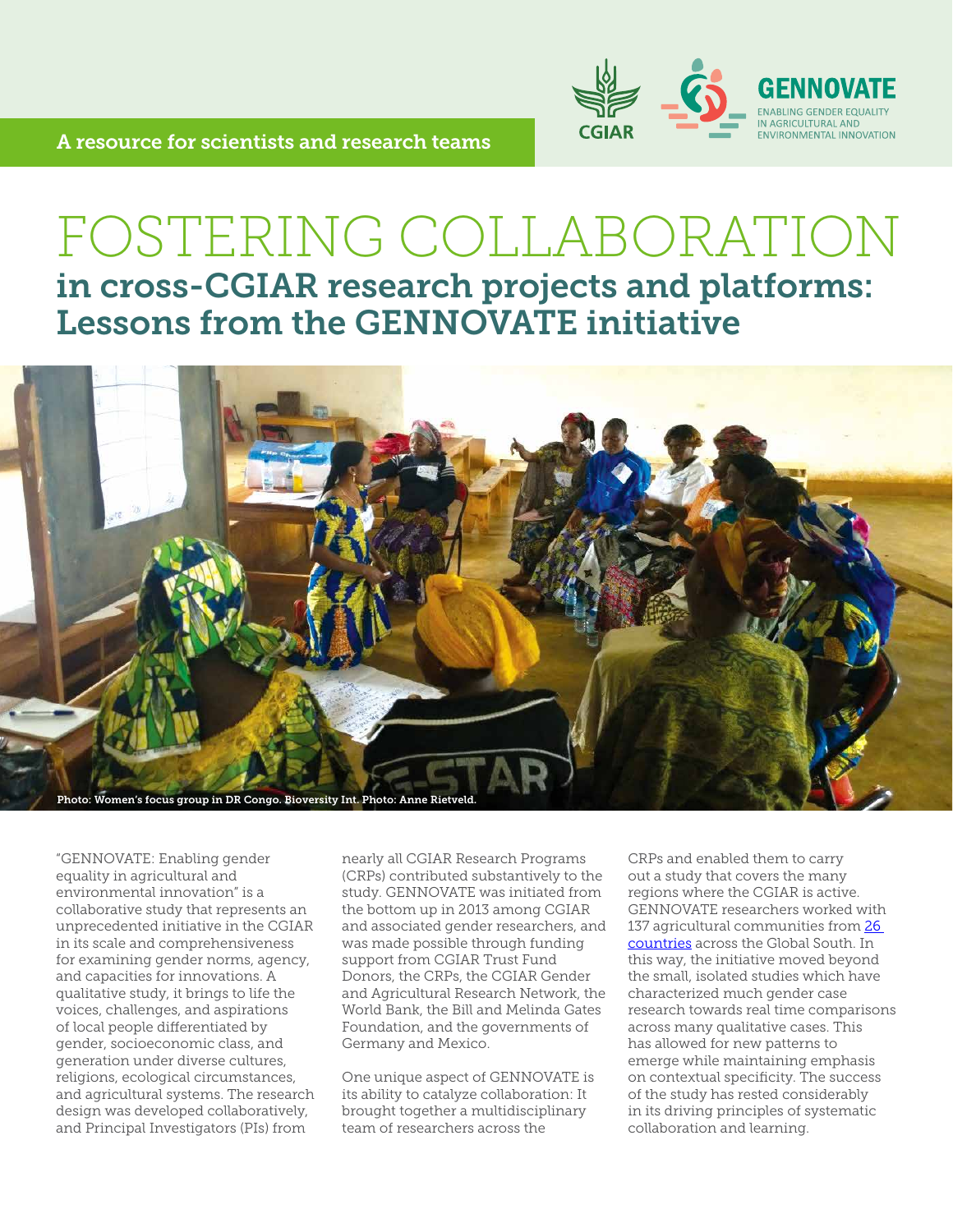

As it enters its fifth year, the GENNOVATE research community shares lessons learned and success factors for other types of collaboration.

This note offers reflections on:

• The value—and value added—of the collaboration.

2013

2015

- Challenges with the collaboration.
- Good practices for other collaborative research efforts.

Four types of collaborations were prominent within the GENNOVATE initiative:

- 1) Among PIs and their research teams across the CGIAR;
- 2) Among CGIAR PIs, other PIs (gender scholars and consultants), and resource persons;
- 3) With partner organizations and field teams responsible for data collection across study sites;
- 4) At the village level between the research field teams, women and men farmers (young and adult), and other diverse community members.

In this note, we reflect primarily on the first two types of collaboration, offering insights to Platforms, CRPs, and other collaborative research endeavors in the CGIAR.

Box 1 lists some of the key collaborative activities and outputs from GENNOVATE. Although a loose timeline is provided to offer a sense of flow and consolidation of the collaboration over time, activities were in fact highly iterative and often occurred in parallel, over more than one year.

## Box 1: Key collaborative aspects and activities of the GENNOVATE initiative

- Agreement among small group of CGIAR gender researchers of the need for a large-scale gender research initiative using qualitative tools to examine how gender norms and agency affect agricultural innovation processes.
- Expanded group of PIs discuss collaborative, conceptual, and methodological aspects of the comparative study. Development of concept note. Formation of Executive Committee.
- Hiring of Global Study Advisor to lead the development of a shared methodology, with inputs from PIs and several resource persons.
- Piloting and refinement of methodology in Mexico and subsequently in Uganda.
- Launch of collaboration mechanisms and ground rules.
- Trainings of trainers (field team leaders) on data collection methodology. 2014
	- Formation and training of national research partnerships and field teams.
	- Data collection begins. Production of qualitative data presented as typed notes from each case study and analyzed in comprehensive case synthesis reports.
	- Development of coding tree.
	- Expansion of Executive Committee.
	- Recruitment and training of coders based in two hubs: Mexico (CIMMYT) and Peru (CIP).
	- Coding of data begins. Central teams of coders return coded data to PIs overseeing each case study.
	- Intensification of Executive Committee interactions internally and with PI team via Skype and face-to-face meetings.
	- Formalization and endorsement by participating Centers of collaboration modality and data-sharing agreements.
- 2016 Regular global and regional workshops to strengthen skills in qualitative data analysis and use of NVivo, and for knowledge sharing and peer-review of analyses and presentations.
	- GENNOVATE presentation of study at CGIAR Science Leaders' meeting.
- 2017 Development of collaborative reports and papers, including a special issue on gender norms and innovation in the journal *Gender*, *Agriculture and Food Security*, and a series of GENNOVATE resources for scientists and research teams.
	- GENNOVATE session at CGIAR Gender Platform conference with presentations by several PIs.

2018 Sharing of outcomes, follow-up initiatives, lessons learnt, and individual assessments of the collaborative process at closing workshop.

2018-Collaboration continues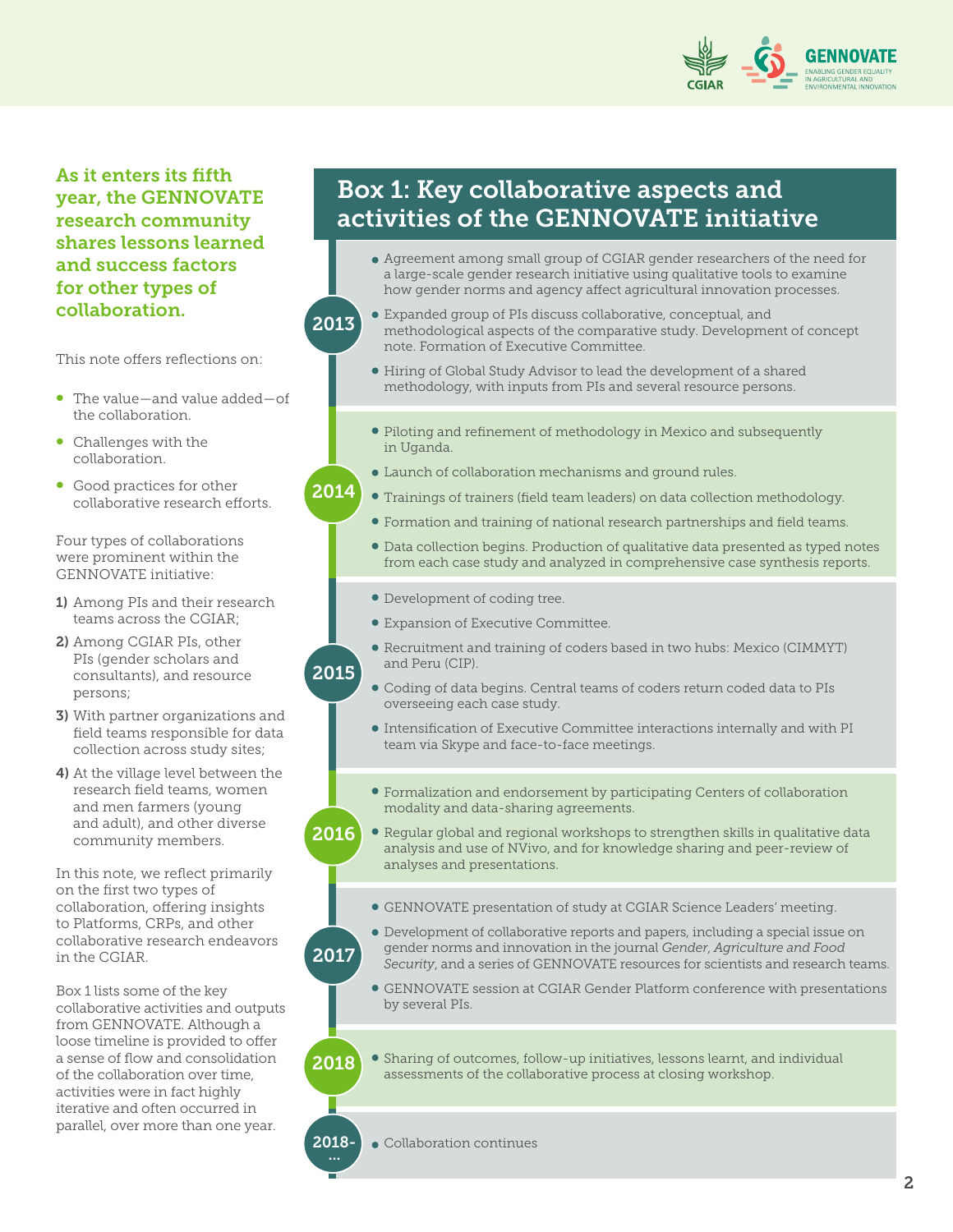

# Value – and value added – of the collaboration

According to PIs, the value of the collaboration was on several levels:

#### Enhanced scientific opportunities, achievements, and outcomes

Teamwork and collaboration:

- Contributed to more rigorous and relevant research on a large scale.
- Brought different ideas and perspectives to the fore and fostered intellectual exchanges in a safe environment as well as a forum for open dialogue. External resource persons (from non-CGIAR organizations) brought invaluable knowledge to bear on the study and helped increase the relevance of the study.
- Fostered methodological and conceptual innovations, especially the chance to develop and apply a rigorous, qualitative methodology for a comparative study.
- Allowed abundant and rich data that is both comparable yet contextualized to be collected from men and women producers from different classes and generations, and of diverse cultures, religions, ecological circumstances, and agricultural systems. Discussions among PIs amplified the interpretive power directed towards data as contextual specificities and commonalities were brought into view.
- Allowed participating scientists to pioneer a qualitative comparative methodology in a way that none of the PIs could have done on their own.
- Resulted in multiple, diverse outputs, ranging from reports, presentations, and articles to methodology tools and data–many of which were integrated in other CGIAR research projects–as well as follow-up (Ph.D.) research projects. More research outputs were produced than originally envisioned as collaboration led to the generation of new ideas throughout the initiative.
- Mobilized funding and ongoing support across the CGIAR.

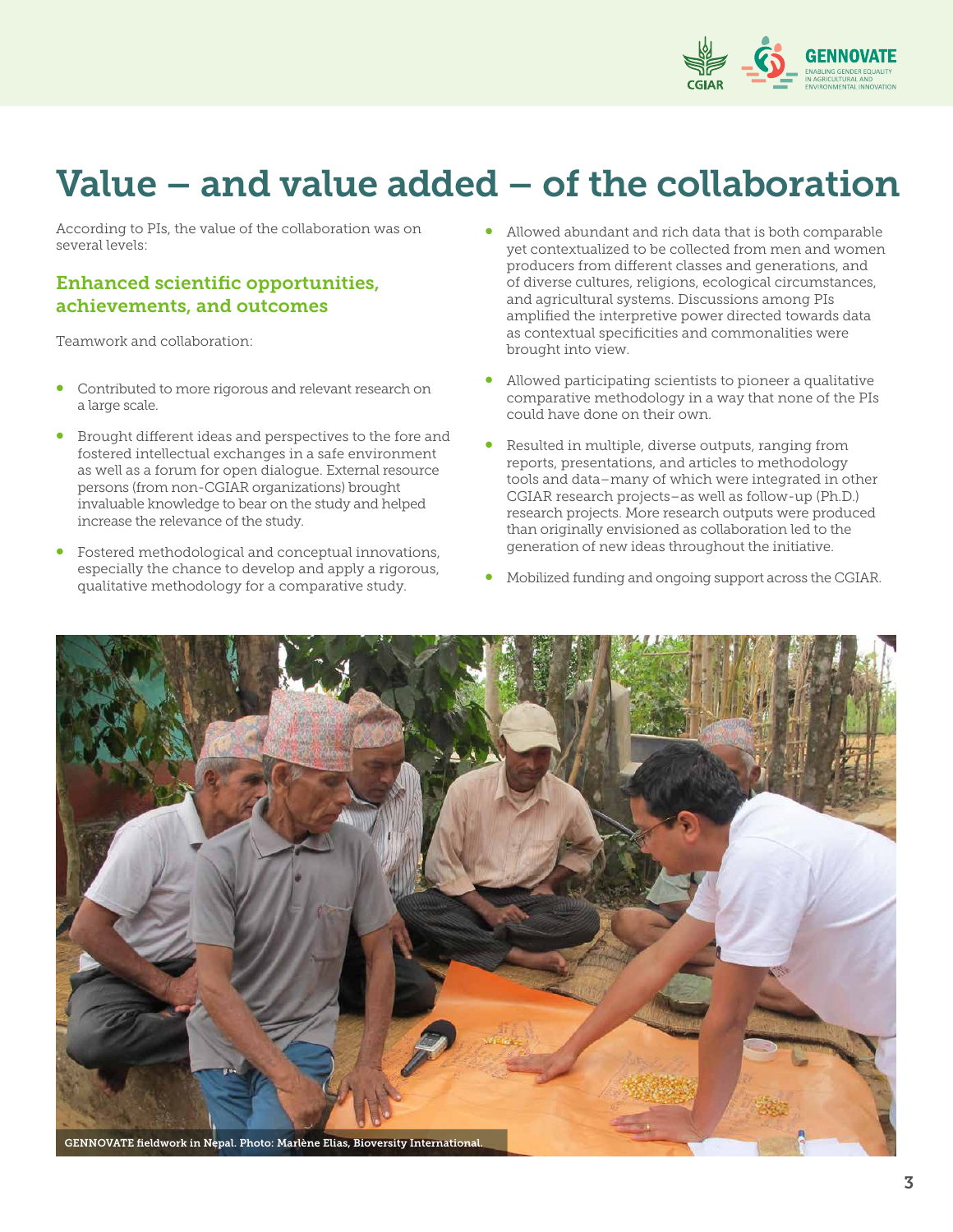

- Made a significant contribution to CG gender research and networks through wide-ranging expert cooperation, innovations with gender-responsive methodologies, and expansion of the gender knowledge base. This contribution was recognized in the System-wide 2017 Evaluation of Gender in CGIAR, led by the Independent Evaluation Arrangement (IEA).
- Enhanced the scientific foundation and engagement for considering gender norms and integrating gender aspects and qualitative methodologies in research and development interventions across CRPs and throughout the CG system.
- Increased exposure of the study beyond the CGIAR researchers involved due to the scale of the initiative and the number of 'spokespersons' and research products. External resource persons and partners brought some of the thinking from the initiative back into their institutions.

### Capacity strengthening

- Collaboration enabled enhanced interactions between junior and senior researchers as well as mentorship; and proved to be an effective way to strengthen capacities through knowledge sharing around practical experience and contrasting disciplinary backgrounds.
- External resource persons contributed to strengthening capacities of staff within the CGIAR.
- Regular GENNOVATE workshops allowed the team to i) strengthen both 'soft' and 'hard' skills, such as in the use of a qualitative data analysis program (NVivo) and ii) develop a forum for enhanced capacity and critical thinking around how to ensure rigor and thus quality of qualitative research, and the role/potential and challenges of qualitative research in the context of the CGIAR and agricultural research for development (AR4D). Structured discussions and presentations during workshops allowed participants to benefit from peer review of their research and to raise issues for reflection. Related informal down-time discussions further contributed to strengthening the quality, and confidence in, qualitative research and findings. Pressure for quality resulted in better quality research.

### Implementation efficiencies

- Efficiencies resulted from collectively designing the shared GENNOVATE methodology, organizing trainings of lead national field researchers for multiple field teams for the data collection, and strengthening capacities of multiple PIs in data collection, analysis, and writing of major findings.
- In the context of open access policies, a common approach and agreements were developed to share and manage data ethically, given the type of data collected (narrative data on sensitive topics elicited from human subjects rather than statistical or biophysical data).
- As a result of GENNOVATE work on ethical handling of sensitive data, some of the CGIAR Centers strengthened their open access data management approaches.
- Having a large number of cases to code reduced costs per case, as it was possible to train two central teams of coders, based in Mexico and Peru, to code all cases. Importantly, this also allowed for enhanced inter-coder reliability (minimizing differences in interpretation that different people bring to the coding), and allowed teams to benefit from the growing experience of the coders as the coding progressed.

#### Moral and intellectual support, networks, and friendships

- Positive feedback from colleagues within the GENNOVATE network encouraged scientists to keep going when back at the desk, even in the absence of funding to cover their time in the study.
- Friendships and intellectual support, and the sense of being part of a large initiative and community, offered strength in the face of institutional challenges and politics.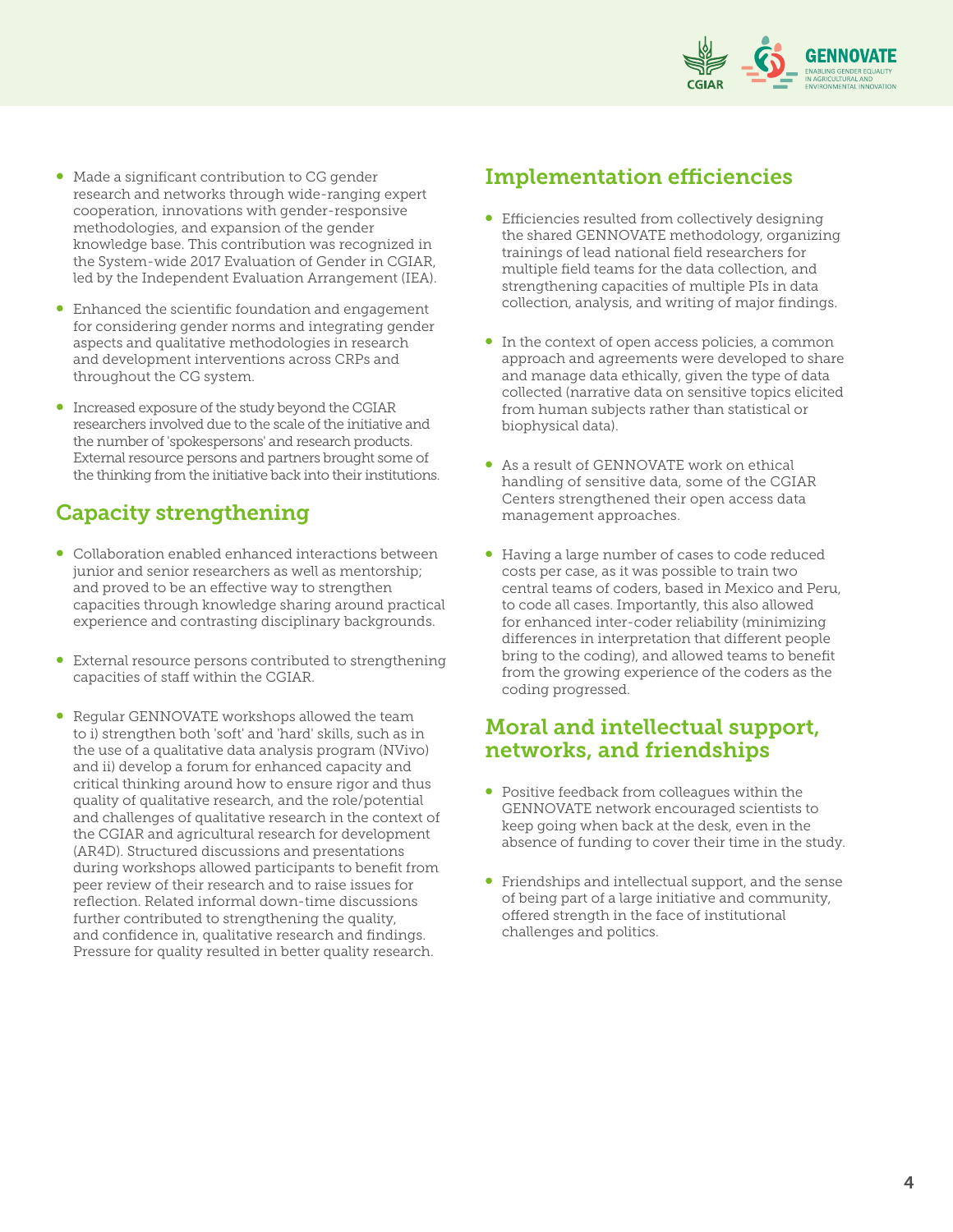

## Challenges of the collaboration

The following challenges to collaboration were encountered during the life of the project:

- Lack of researcher time, as funding was limited and short term. Many PIs had no time formally allocated in their work plans for GENNOVATE data collection, analysis, and write up, or even for participation in workshops.
- The need to balance inclusive decision making with timely decisions and moderate transaction costs, as well as the time and efforts required to produce team deliverables.
- Ensuring high quality data collection, analysis, presentation of findings, and outreach across the initiative with researchers and research teams (PIs, partners, field teams) of varied experience levels and strengths.
- Authorship and data sharing–see Box 2. PIs and resource persons worked together and shared knowledge and ideas over several years, with some PIs leaving and new ones coming in. In some cases the origin and originator of specific ideas became blurred. This had to be taken into account and discussed when it came to publishing articles.
- Maintaining efficient and multidirectional information flows and feedback loops among all the parties involved, while managing transaction costs.
- Unequal carrying of responsibilities and engagement across PIs, and nonresponsiveness or lack of timely responses of some.
- Occasional turnover of people involved in the collaboration, as people moved to other work or organizations, leaving some researchers interpreting data, which they did not collect.
- Because data collection teams worked on different timelines, time lags or bottlenecks sometimes occurred, e.g., in relation to data coding, or joint analysis and write-up.
- Different visions or hopes for GENNOVATE among PIs and over time.

Recognition of the value of the collaboration, described above, helped researchers work through these challenges more readily and identify some of the solutions listed in the next section.

### Box 2: Data sharing and authorship

Due to the comparative nature of the study, PIs were very interested in sharing their own teams' data. At the same time, they wanted to maintain control over the data and its interpretations and give/ receive credit where it was due. To address these and other concerns regarding data sharing, a joint collaboration agreement (available upon request) was established and formalized. This included data sharing and authorship principles and procedures aligned with CGIAR and donor standards. It was agreed that using the data of another PI would entail joint authorship of the research output, unless the PI who oversaw the case chose to decline authorship. This was done to recognize the PI's work in the shared case study and to validate interpretations of the data with the PI's knowledge of the context for the case at hand. Data management rules were established. For example, all data had to be safeguarded confidentially by the center with which its PI is affiliated, and access to data collected by PIs from other Centers had to be formally documented using the GENNOVATE data-sharing agreement and template (available upon request) with clear indication of the specific purpose for which data access was being granted.

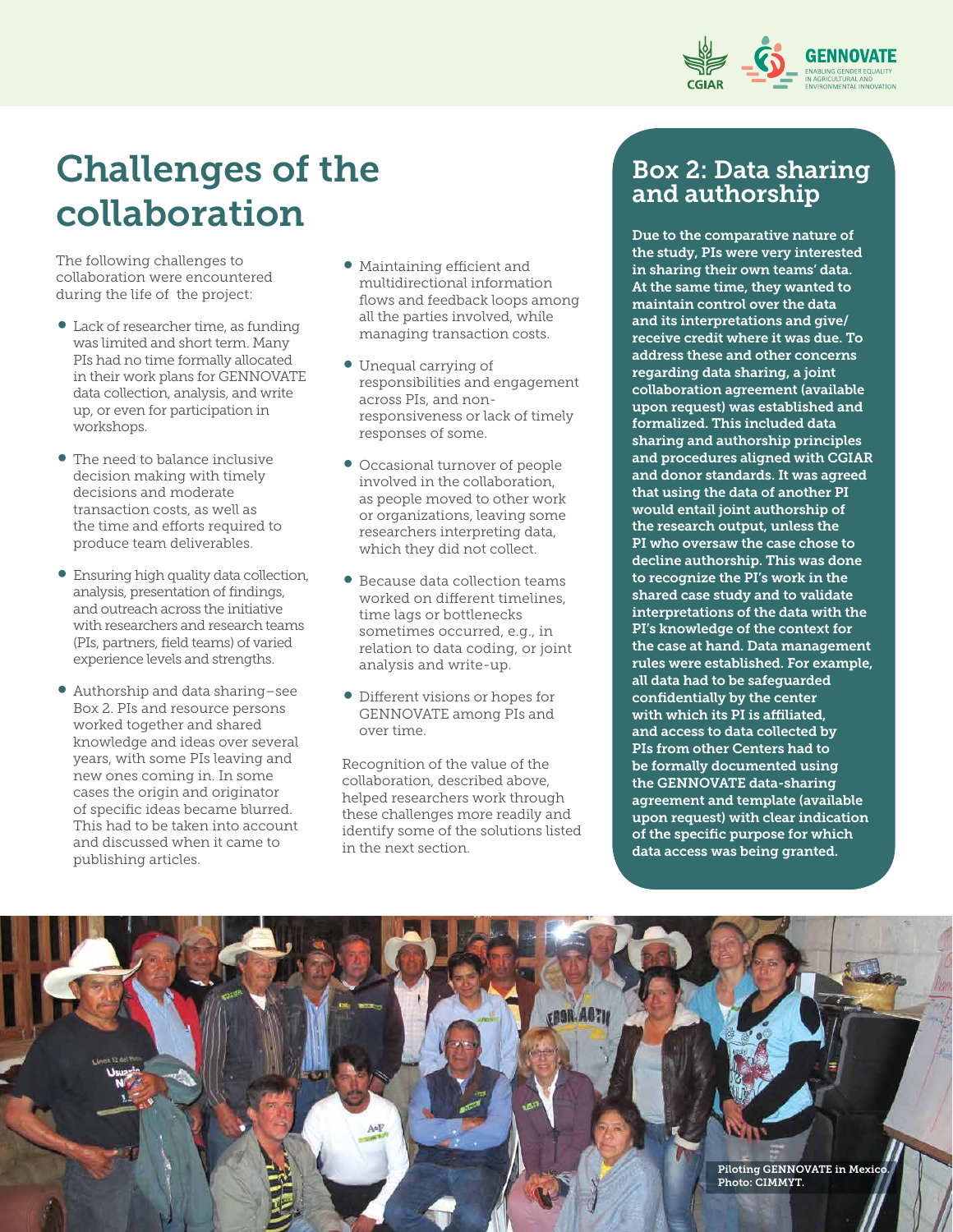

## Good practices for collaborative research

Several lessons from the GENNOVATE initiative may offer good practices that can contribute to fruitful research collaboration:

## Resource allocation

 $\blacksquare$  Find ways to provide an agreed minimum of staff time to support participation, engagement, and commitment of team members or partners to a minimum of expected deliverables and effective engagement in the collaboration.

#### Team or partnership composition and external support

- $\blacksquare$  Engage committed senior and junior scientists in the initiative and invite a diversity of other contributors who can bring different perspectives, learn from each other, and give the initiative a voice within and beyond the CGIAR.
- Establish a dedicated, diverse, and inclusive leadership team, and a clear governance approach, for example in the form of a project charter, to ensure efficient and transparent management and implementation.
- $\triangledown$  Garner the recognition and buy-in of research directors and senior managers by organizing important meetings in participating Centers, on a rotating basis, and inviting participation by these senior managers. This will strengthen their awareness, support, and advocacy for resources and visibility.
- $\blacksquare$  Create an external scientific committee and/or invite external experts to meetings to inject new ideas and provide critical feedback.
- $\blacksquare$  Engage early on with decision-makers and partners who can help shape the agenda and adopt the findings.

### Process

- Invest in a robust research process to set the stage for strong products. Skilled steering and advance preparatory work by a core group is needed to provide the foundation for effective teamwork; as is the process of ongoing bottom-up exchange and peer-based capacity building for ongoing engagement and high quality outputs.
- $\triangledown$  Virtual interactions do not replace face-toface meetings. It is difficult to have meaningful relationships and discussions without some face-toface interaction. Allocate space, time, and funds for

collective sharing, learning, and reflection as well as informal interactions that foster a safe and stimulating environment for cooperation, building strong relations, ongoing engagement, mutual support, and creativity, diversity, and quality.

- Agree on timelines and arrangements in order to minimize bottlenecks and respect each other's time.
- Clarify (with a long-term vision) the conditions and working arrangements of the collaboration, as well as the procedures for data ownership, management, and sharing, and those around authorship from the very beginning of the initiative. Dedicate time to revisiting those issues at meetings, talk through doubts and concerns, and allow for adaptations as needed. This will help increase collective adherence to agreements.
- M Share responsibilities equitably. In some cases, rotating management and leadership responsibilities within the management team and larger group may be useful for longer-term collaborations.
- M Invest in strong communications mechanisms to keep all engaged and well informed, promoting transparency. Establish a regular schedule of face-toface meetings alongside virtual correspondence to maintain the initiative high on everyone's agenda.
- M Within face-to-face meetings, ensure space for 'sharing and transparency sessions' to enable both participants and organizers to constructively voice positive and negative feedback about specific decisions and directions of the initiative and levels of participation. This can generate discussions about information and resource flows, which are frequent bottlenecks and can resolve many issues when they are still small scale.
- $\blacktriangleright$  Provide ample and constructive peer-to-peer review and feedback on written and oral presentations of the work.
- Recognize, appreciate, and acknowledge each other's contributions and reference each other's work to give visibility to the collective initiative.

These good practices can guide future collaborative endeavors and improve the ability of researchers to contribute to larger research questions and global challenges.